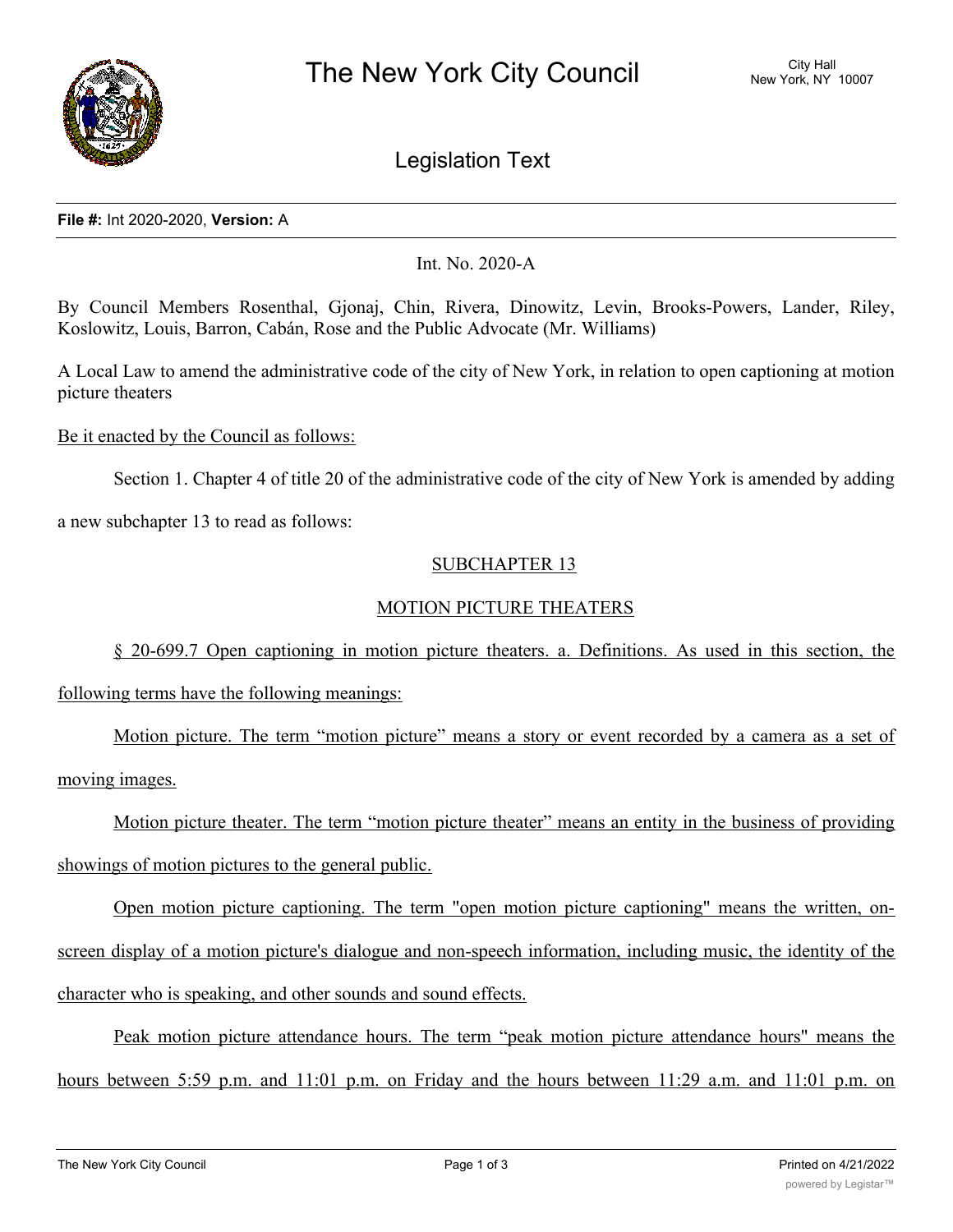#### **File #:** Int 2020-2020, **Version:** A

Saturday or Sunday.

b. Open motion picture captioning required. A motion picture theater that offers more than 10 motion picture showings per week shall provide scheduled showings of motion pictures with open motion picture captioning such that at least one quarter of all showings of a motion picture with four or more showings during a one-week time period shall have open motion picture captioning, except that no more than four open captioning showings of a single motion picture shall be required in a one-week time period.

c. Exceptions. A motion picture that is produced and distributed without open motion picture captioning is not subject to the provisions of subdivision b of this section.

d. Timing. 1. At least half of the scheduled showings required pursuant to subdivision b of this section shall begin and end within peak motion picture attendance hours, unless fewer than 1 in 8 showings of a motion picture is screened during peak motion picture attendance hours, in which case this requirement is met if all screenings of such motion picture during peak motion picture attendance hours have open motion picture captioning.

2. At least half of the scheduled showings required pursuant to subdivision b of this section that are scheduled outside of peak motion picture attendance hours shall start after 5:59 p.m. and finish before 11:01 p.m. on Mondays, Tuesdays, Wednesdays or Thursdays, unless fewer than 1 in 8 showings of a motion picture is screened after 5:59 p.m. on Mondays, Tuesdays, Wednesdays or Thursdays, in which case this requirement is met if all screenings of such motion picture during such times have open motion picture captioning.

3. No showing of a motion picture with open motion picture captioning that overlaps with another showing of a motion picture with open motion picture captioning shall be counted toward the minimum number of showings required by this section except where it is not practicable to avoid such overlap.

4. Nothing in this subchapter shall prevent a motion picture theater from showing more motion pictures with open captioning than required by subdivision b of this section.

e. Public notice. A motion picture theater subject to the provisions of subdivision b of this section shall